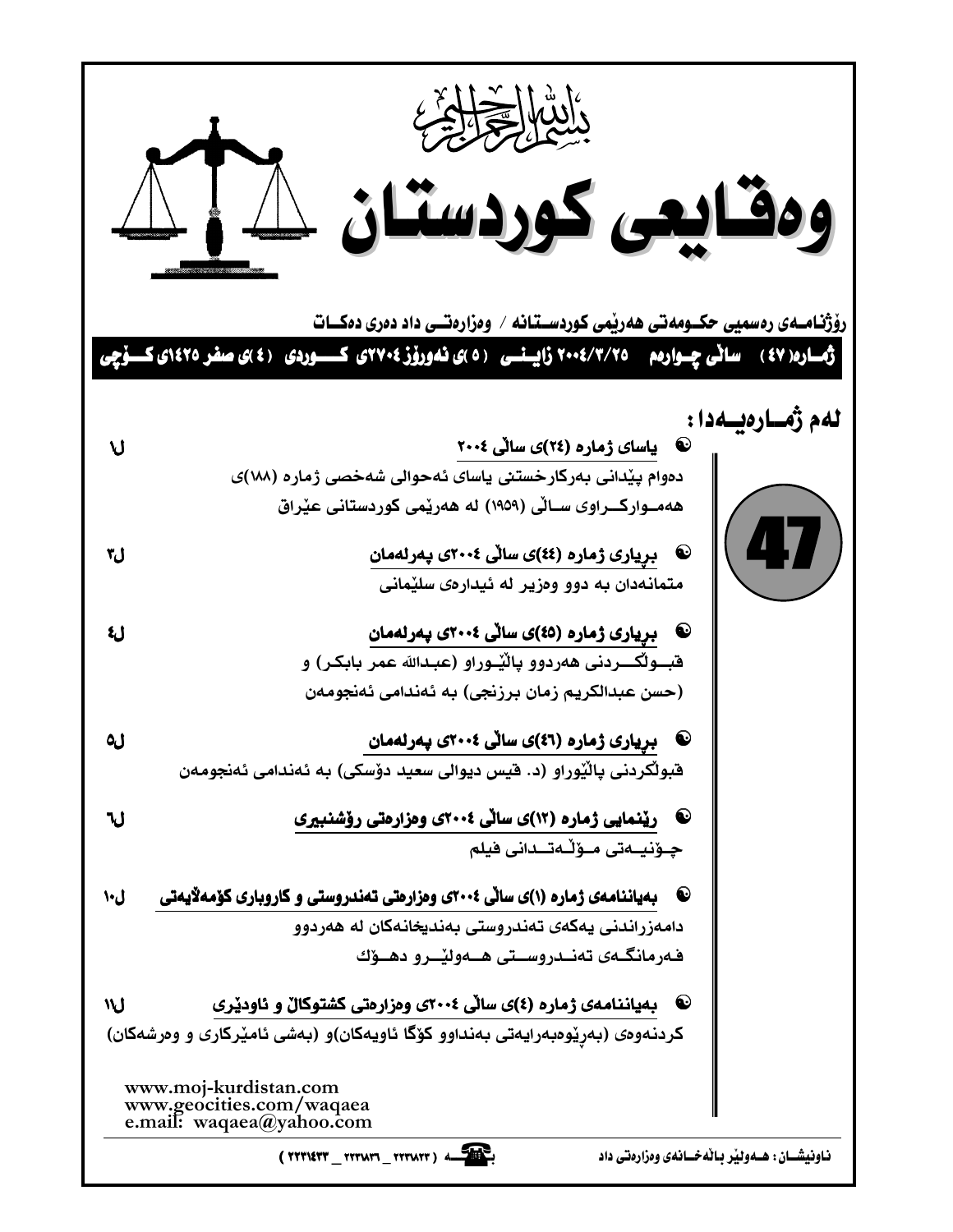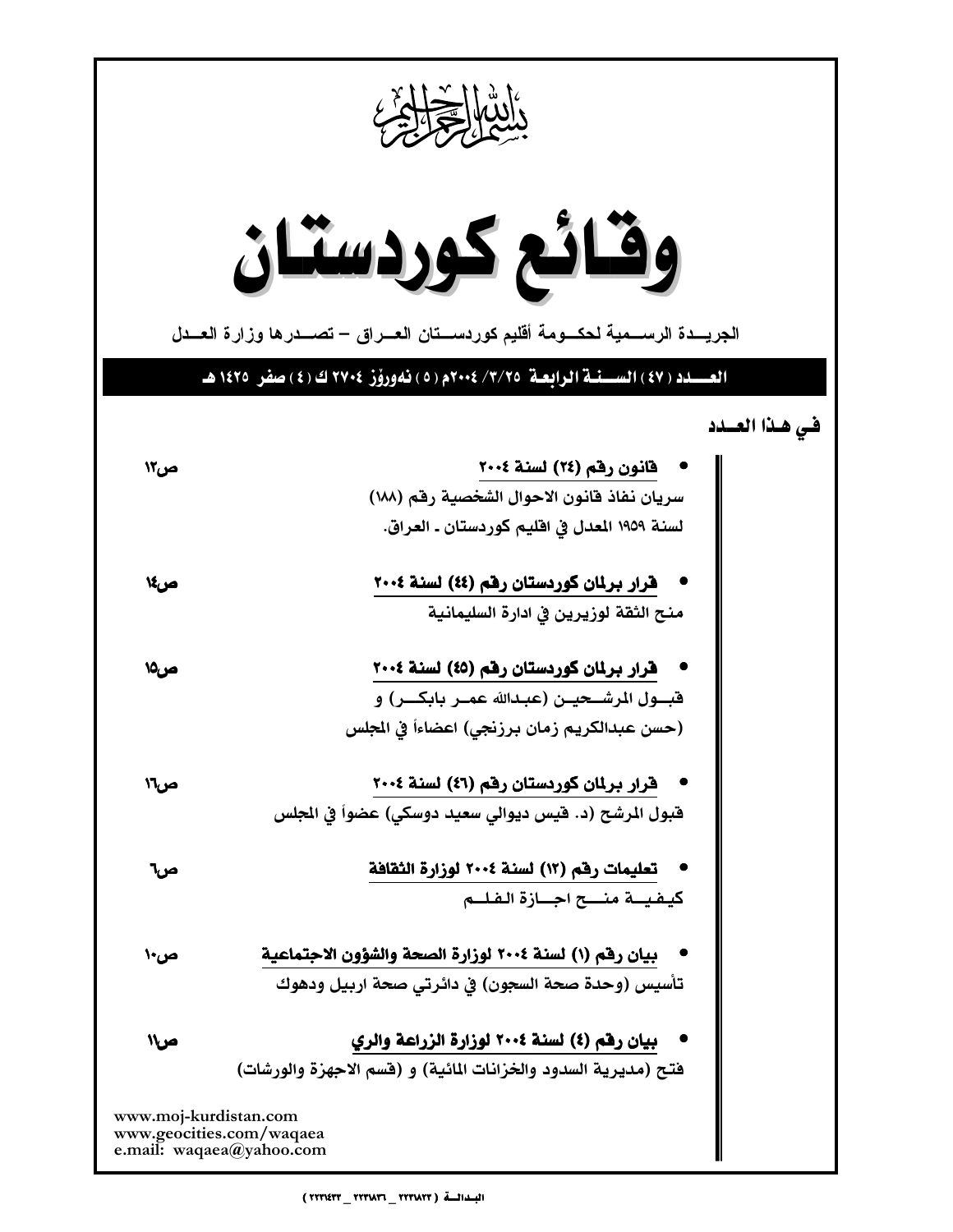بهناوی خوای به خشندهو میهرهبان ىەناوى گەنەوە ئه نحومهني نيشتمانيي كوردستاني عيراق ژمارەي دەرھىننان :٢٤ رۆژى دەرھێنان : ٢٠٠٤/٢/٠٠٤

پشت به حوکمی برگه (۱)ی ماددهی (۵٦)وماددهی(۵۲) له پاسای ژماره (۱)ی ههموارکراوی سـالّی (۱۹۹۲) و، لەسـەر داوای ژمـارەی ياسـايی لـه ئەنـدامانی ئەنجومـەنی نيـشتمانی و، ئـەو باساکارییەش کە ئەنجومەنى نیشتمانیى کوردسىتانى عێراق ، لـە دانیـشتنى ژمـارە(٤٠)ى رۆژى (۲/۷/ ۲۰۰٤) يدا بەئەنجامى گەياندورەو، بەينى ئەو دەسەلاتەش كە برگە(۳)ى ماددەي دورەمى یاسای ژماره(۱۰)ی سالّی ۱۹۹۷ پیّمانی داوه، بریاری دهرهیّنانی ئهم یاسایهی خوارهوهمان دا:

> بیاسسای ژمسیاره( ۲۶ )ی سیسیا ٹی/۲۰۰۶ یاســـای دووام پیْــتدانی بهرکـارخســـتنی یـاســـای ئهحوانی شهخصیی ژماره( ۱۸۸ )بهه موارکراوی ساٽی ( ۱۹۵۹ ) له ههريمی کوردستانی عيراقدا

#### ماددەى ىەكەم :

بەركارخىستنى ياسـاي ئـﻪحوالْي شەخـصىي ژمـارە (١٨٨)ى ھـﻪمواركراوي سـالْي (١٩٥٩)، ك هەرێمى كوردستانى ــ عیراقدا لەكاردا دەبێت.

#### ماددەي دووەم :

له باریکدا ئهگەر بریاری ژماره (۱۳۷)ی رۆژی (۲۰۰۳/۱۲/۲۹)ی ئەنجومەنی حوکم بخریته بەرکار یان هەر بریاریٌ یان هەر یاساییٌ بخریْته بەرکار که به راشکاوی یان به چمنی ئیلغای ئەو یاسـایه بکات که له ماددهی یهکهمی سهرهوهدا هـاتووه، ئـهوه، لـهو بـارهدا ئـهو یاسـایهی لـه مـاددهی يەكەمى سەرەرەدا ماتورە دەبێتە ياسايەكى تايبەت لە مەرێمى كوردستانى عىراقدا.

#### ماددەى سىيەم :

يٽويسته لەسەر ئەنجومەنى وەزيرانى ھەرێمى كوردستانى ــ عٽراق ولايەنە يێوەندىدارەكانيش ئەم ياسايە بخەنە بەركار.

ماددهۍ چوارهم:

ئــهم ياســايه لــه رۆژى دەرھێنانيــهوه دەخرێتــه بــهركارو لــه (وەقــايعى كوردســتان) دا بــلاو دەكرێتەوھ.

> د .رؤژ نوري شاوهيس سەرۆكى ئە نجومەنى نيشتمانيى كوردستانى عيراق



# www.mojkurdistan.com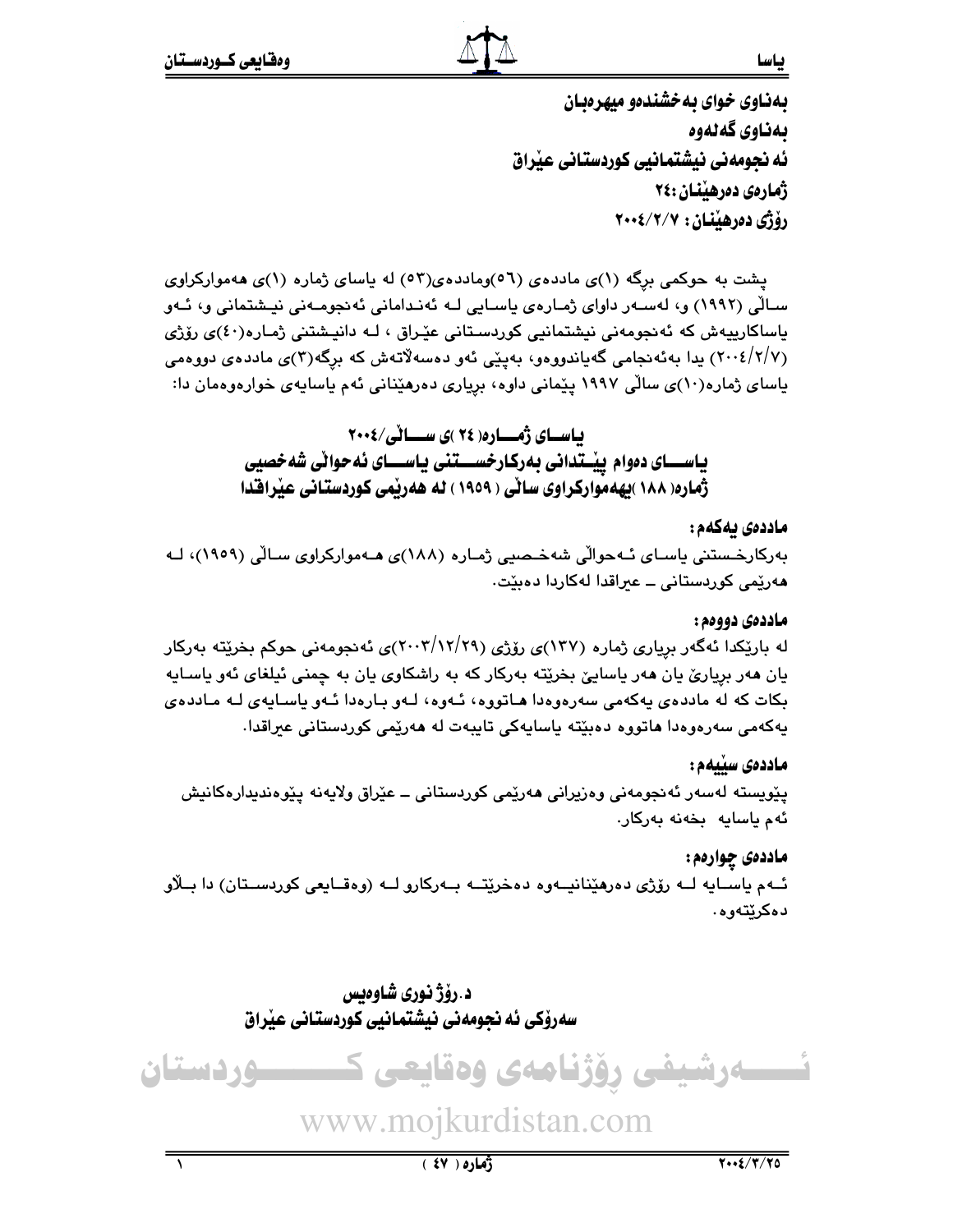#### هۆكــارە يێويســتــەكـان

لەبەر ئەوەي كە ياساي ئەحوالى شەخصىي ژمارە (١٨٨)ى سالى ١٩٥٩ بـە دەسـكەوتێكى گرنگي گـهلي عێـراق دادهنـرێ و، هاوگوئجـانێکي تـهواوي لـهنێوان حوکمـه شـهرعيهکان و ياسـا وهزعیهکان و بیرورای زیاتر گونجاوو یتر لهباری فوقههادا سـازاندووهو، لهگـهڵ ههسـت و رۆحـی سەردەمدا لەبارەو، لە رێگاى پەكخستنى چاوگەكانى دادوەرپپەوە، سەقامگىرىي بۆ ژيانى خێزان و ماف+کانی تاک+ تاک+ی خ+لّك دابـبن کـردووهو، باسـاکارییهکی پـ+کگرتووی لــه حوکمـ+کانی ئەحوالّى شەخصيدا داھێنـاوە كـه بنيـادێكى شايـستەي بـۆ سـەقامگىريى بـارودۆخى خێـزان بـه جۆرێ دامەزراندووە كە مافە شەرعيەكانى ئافرەتى واتا (نيوەي كۆمەلگە)و، مندالانيش كـە ھـەر هەموويان بريرەي يشتى كۆمەلگەن و بەردى بناغەي كۆمەلگەن، زامن كردووە، بۆ ئــەوەي دادو عەدالـەت و ھاوســەنگى و ســەقامگىريى كۆمەلايەتـى بێتە دەست.

لەبەر ئەوەش كە ئەنجومەنى نيشتمانيى كوردستانى عێراق، ياساي ئـەحوالى شەخـصىي بـە يێزترو دەوڵەمەندتر كردووەو، ياساكاريى بەرەو چاكتر بردنى تايبەت بە كوردسىتانى عىراقيىشى بــۆ زيــاد كــردووەو، بووەتــه مايــهى رەزامەنــديى چــين و توپْــژه جۆربــهجۆرەكانى كۆمەلگــهى کوردستان، ئەگەر بێت و ئەو بريارەي ئەنجومەنى حوکم بخرێتە بەرکار، ئـەوە، لـەو بـارەدا ئـەو ئەحكامە زيادكراوانەمان پووچەلّ دەبێتەوەو، ھەنگاوێكيش بەرەو پاشەوەمان دەگێرێتە دواوەو، ئەمەش نە رەزامەندىي گشتىي لەگەلّ بورەر نە لەگەلّىشى دەبىّ. لە بارێكدا ئەگەر بريارى ژمارە (۱۳۷)ی رۆژی ۲۰۰۳/۱۲/۲۹ بخریته بهرکار، ئەوه دەبیته هـۆی چـەند لايەنـەکی و پرشـوبلاويی چـاوگهی حوکمـهکان و بـه فیرۆدانـی سـامانی بـه نـرخ و گـهورهی حوکمـهکانی دادوهری و ئـهو سەوابقە دادوەرييە شەرعييانەش كە زەخىرەپەكى بـە نـرخن و سـالْەھاي سـالْه كەلْەكـە بـوون و پارێزراون. جا، لەبەر ئەو ھۆكارە زەروورانە ئەم ياسايە ياساكارى كرا.

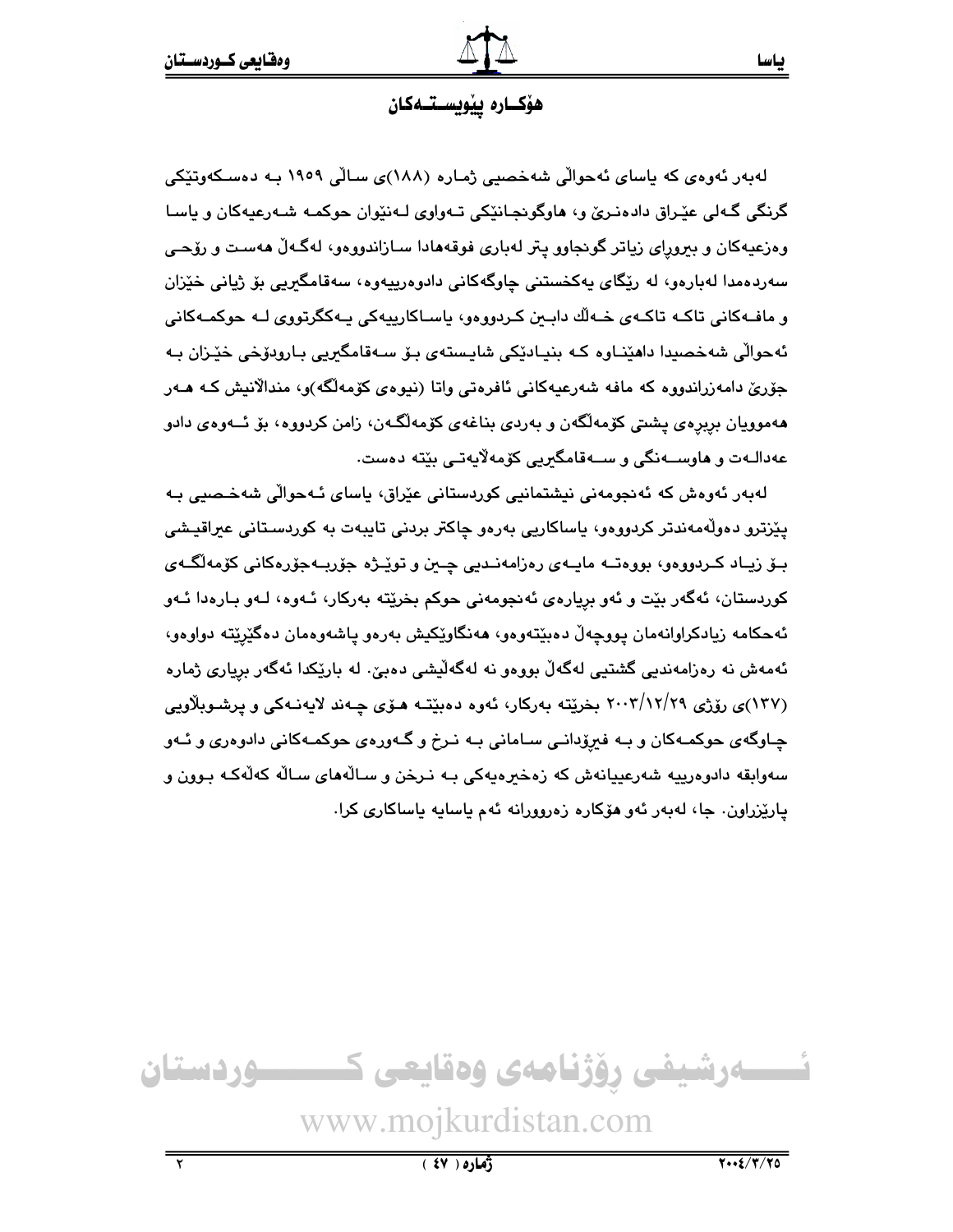بهناوی خوای به خشندهو میهرهبان ىەناوى گەنەوە ئه نجومهني نيشتمانيي كوردستاني عيراق ژمارەي بريار: ٤٤ رۆژى بريار: ٢٠٠٤/٣/٤

" ببريــــار "

یـشت بـه حوکمـهکانی بریـاری ژمـاره (٢٤)ی رۆژی (٢٠١٦/١١/٦)ی ئه نجومـهنی نیـشتمانیی کوردستانی عێراق، ئەنجومـەن لـه دانپـشتنی ژمـاره (٤١)ی (خـولی گواسـتنەوه)پـدا رێِکـەوتی (٢/٤/٤)، ئەم بريارەي خوارەوەي دا:

به کهم : متمانه دان به مانه ی ناوه کانیان له خوارهوه توّمارکراوه، بو پرکردنه وهی ئه و يلەوپايانەي بەرامبەر ناوەكانيان نيشان دراوە:

- ۱) نەوشىيروان فۇاد معروف مەسىتى بېنى بە وەزىرى كاروبارى يَيْشمەرگەي ـ ئىدارەي سلَيْمانى.
	- ٢) د.احمد محمد مصطفى گەزنەيى بېيّ به وەزيرى ئەوقاف و كاروبارى ئيسلاميى ـ ئيدارەي سلێمانی.

**دووم :** ئهم بریاره له رۆژی دهرهیدانیهوه دهخریتـه بـهرکارو لـه (وهقـایعی کوردسـتان)دا بـلاو دەكرێتەوە.

> د.رۆژ نوري شاوەيس سەرۆكى ئە نجومەنى نيشتمانيى كوردستانى عيراق

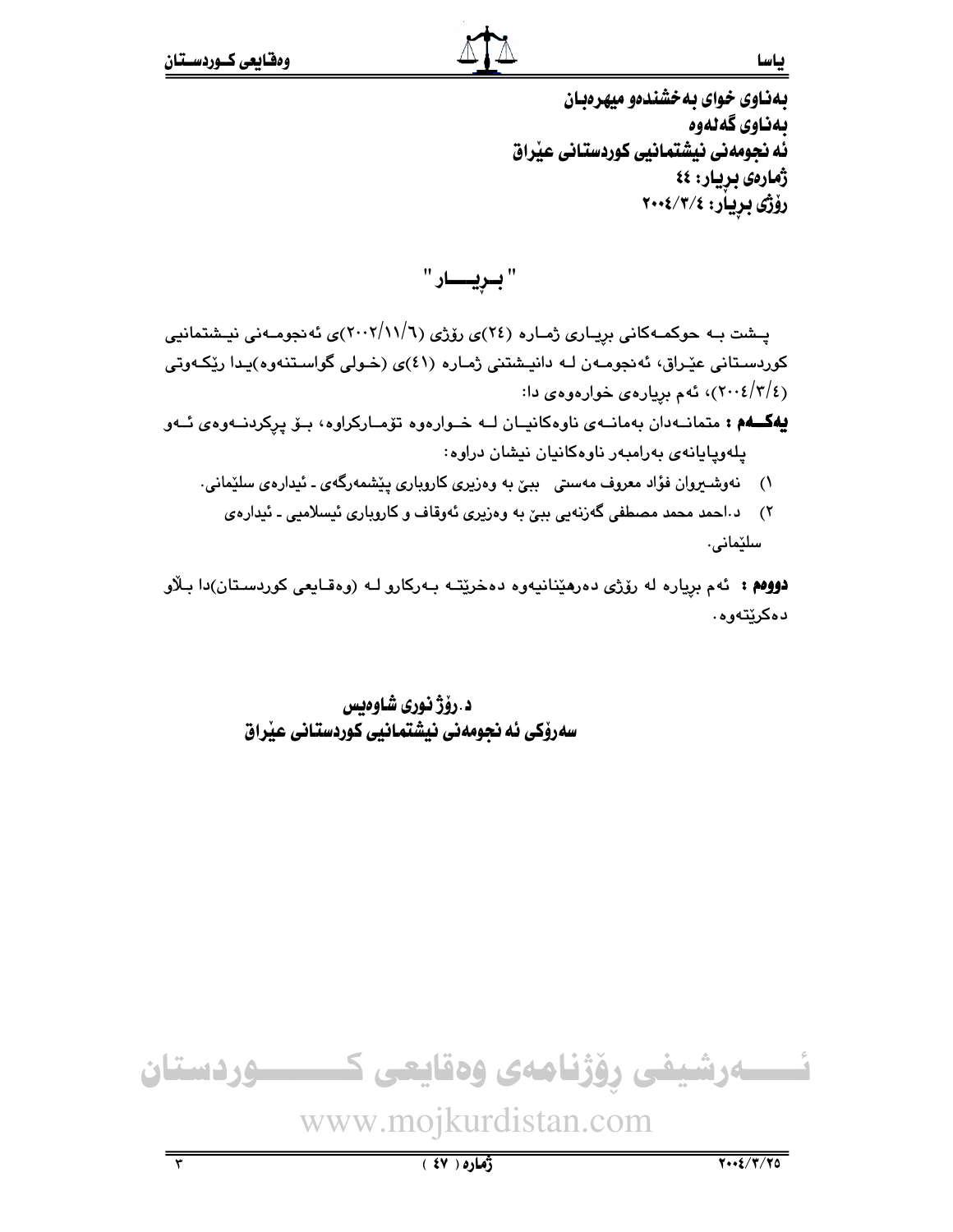بهناوی خوای به خشندهو میهرهبان ىەناوى گەنەوە ئه نجومهنی نیشتمانیی کوردستانی عذراق ژمارەى بريار: ٤٥ رۆژى بريار: ٢٠٠٤/٣/٤

" بـريـــار "

یشت به حـوکمی مـاددهی(٤٤)لـه یاسـای ژمـاره(١)ی هـهموارکراوی سـالّی (١٩٩٢)ومـاددهی (۱۲)ی پیّـرۆی نــاوخوّی ژمــاره (۱)ی هــهموارکراوی ســالّی (۱۹۹۲)ی ئه نجومــهنی نیــشتمانیی کوردستانی عیّراق و، لهسهر ههردوو داوای ژماره (۸٤۲)ی رۆژی (۲۰۰۲/۱۲/۲۱)وژماره (۲۰۷)ی رۆژی ۲۰۰٤/۲/۱٤ مەکتەبى سياسى يەكێتى نيشتمانيى كوردستانى، كە خۆی خـاوەنى ليـستى (ســــەوز)ى ھەلىژاردنــــە، ئەنجومـــەنى نيـــشتمانيى كوردســـتانى عيّــراق لـــە دانيـــشتنى رۆژى (٢٠٠٤/٢/٤)پدا ئهم بريارهي خوارهوهي دا:

- يهكهم : قبولكردني مەردوو پالێوراو بەرێزان(عبدالله عمر بابكر)و(حسن عبدالكريم زمان برزنجي) بە ئەندامى ئەنجومەنى نىشتمانىي كوردستانى \_ عێراق.
- **دووم :** لەبسەر ئسەوەي ئسەو دوق يسالٽوراوەي ئسەو ليسسىتى ھەلىژاردىسەي سىسەرەوە، لــهروزي(٢/٤/٤/٢)دا ســوێندي پاســاييان خــواردووه، لهبــهر ئــهوه ئهندامێتييهكــهيان لــه رۆژى(٢/٢/٤)(٢٠٠٤)موه لەكاردا دەبێت.

**سىييەم** : يۆرپستە سەرۆكاپەتيى ئەنجومەن ئەم بريارە بخاتە بەركار. **چــوارهم :** ئهم بږیاره له رۆژی ئیقرارکردنییهوه رێکهوتی (٢/٤/ ٢٠٠٤) هوه دهخرێته بهرکارو لـه (وهقايعي کوردستان)دا بلاودهکريٽهوه.

> د.رۆژ نوري شاوەيس سەرۆكى ئە نجومەنى نيشتمانيى كوردستانى عيراق



 $\overline{\epsilon}$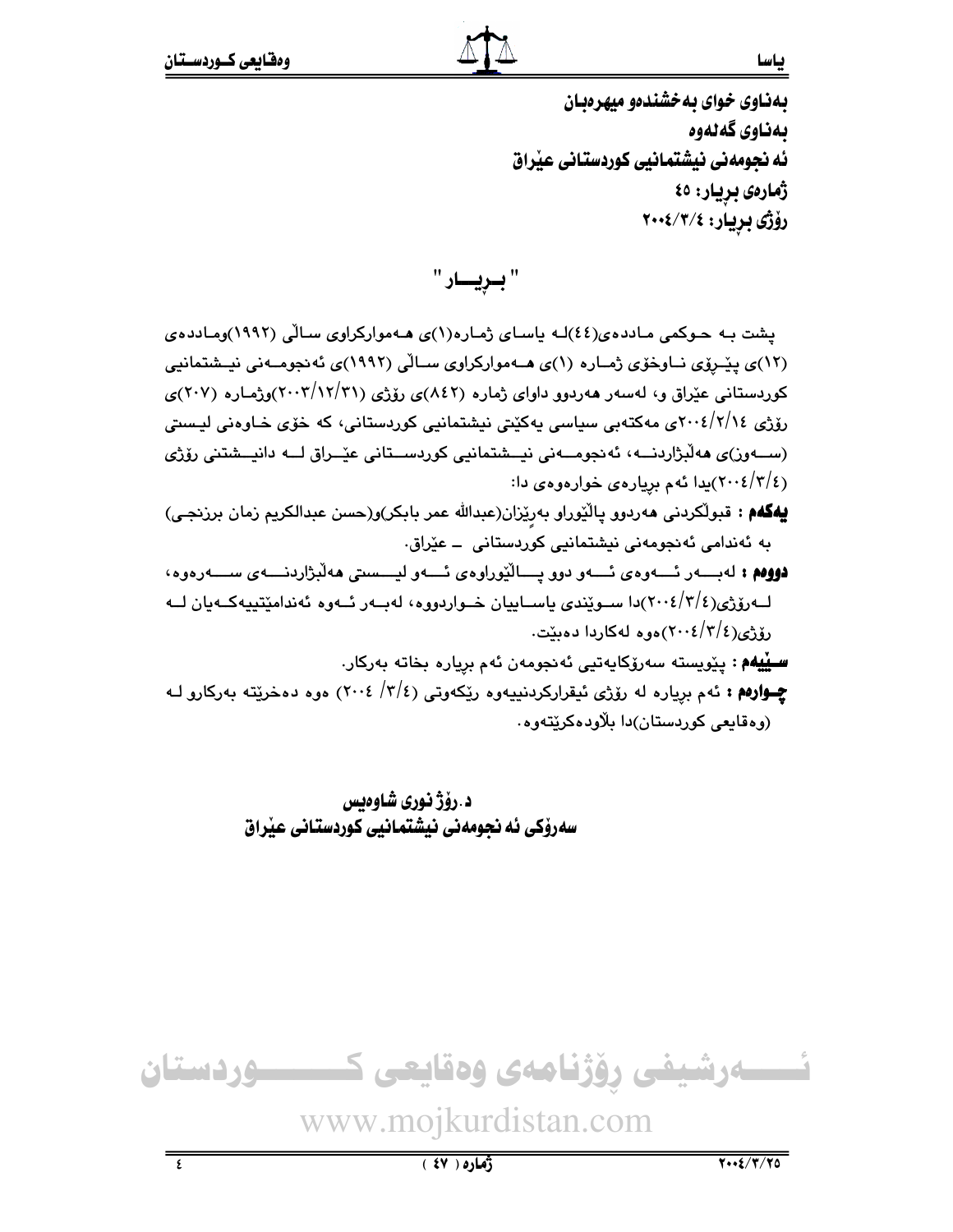ᇰ

بهناوی خوای به خشندهو میهرهبان ىەناوى گەنەوە ئه نحومهني نيشتمانيي كوردستاني عيّراق ژمارەي بريار:٤٦ رۆژى بريار: ٢٠٠٤/٣/٤

" بـريـــار "

یشت به حـوکمی مـاددهی(٤٤)لـه باسـای ژمـاره(١)ی هـهموارکراوی سـالّی (١٩٩٢)ومـاددهی (۱۲)ی پیّـرۆی نــاوخوّی ژمــاره (۱)ی هــهموارکراوی ســالّی (۱۹۹۲)ی ئه نجومــهنی نیــشتمانیی کوردستانی– عیراق و، لهسهر داوای مهکتهبی سیاسیی یارتی دیموکراتی کوردسـتانی، کـه ئـهو بۆشاپیه له لیستهکهی خۆیدا یهیدابووه، ئەنجومەنی نیشتمانیی کوردستانی عیّراق له دانیشتنی رۆژى (٢٠٠٤/٢٠٠٤)يدا ئەم بريارەي خوارەوەي دا:

- **يەگــەم :** قبولْکردنی پـالْيُوراو ريْـزدار(د قـيس ديـوالی سـعيد دۆسـكى) بـه ئەنـدامى ئەنجومـەنى نیشتمانیے کوردستانی عیّراق.
- **دوومم :** لهبهر ئەوەي يالێوراوي ئەو ليسىتى ھەلبژاردنــهى ســەرەوە، لــه (٢٠٠٤/٢/٤)دا سـوێندى یاسایی خواردووه، لەبەر ئەوە ئەندامێتیپەکەی لـه ئەنجومـەنى نیشتمانیی کوردسـتانی عبراقدا، له (٢/٤/٢٠٠٤)،وه لهكاردا دهنت.

**سىييەم :** يۆرپستە سەرۆكاپەتيى ئەنجومەن ئەم بريارە بخاتە بەركار.

**چـــوارهم :** ئــهم بريــاره لــه رۆژى ئيقراركردنييــهوه رێكــهوتى ٢/٤/٢/٤ دمخرێتــه بــهركارو لــه (وەقايعى كوردستان)دا بلاودەكريتەوە.

د.رۆژ نورى شاوەىس سەرۆكى ئە نجومەنى نيشتمانيى كوردستانى عيراق



# www.mojkurdistan.com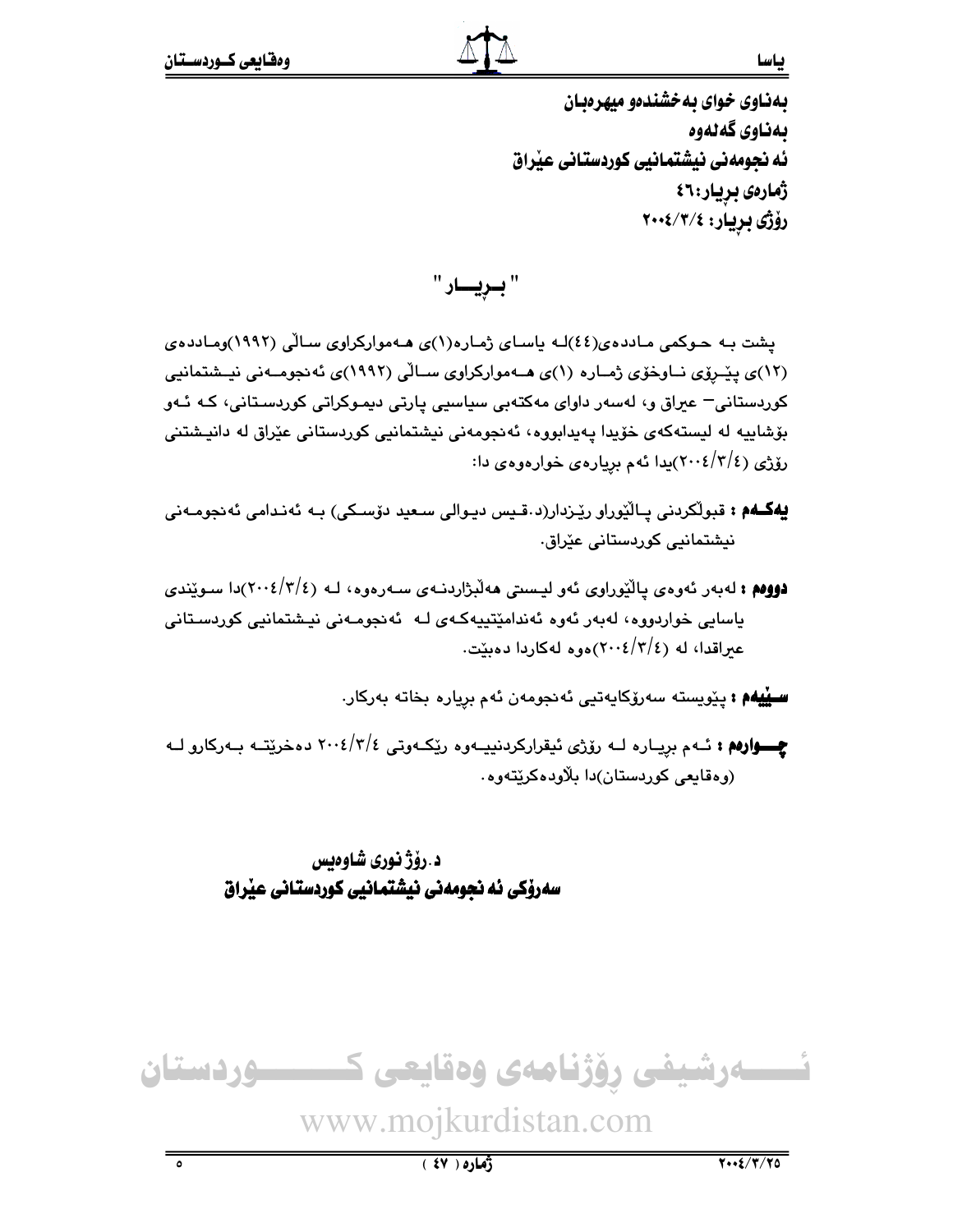يەكـەم :ـ

وەزارەتى رۆشىنىىرى بەرپوەبەرايەتى گشتى ديوان بەرپوەبەرايەتى ياسا  $Y \cdot \frac{2}{3} (Y/Y) Y : 99$ 

رننمسای ژمساره ( ۱۲ )ی سسسانی( ۲۰۰۶ ) تاييــەت بە چـــۆنيـــەتى مۆٽەتــدانى فيــلـــم

به ییّ ی ئەو دەسەلاتەی لە ماددەی (۳)ی یاسای وەزارەتی رۆشنبیری ھەرێمی کوردستان ژماره (۱۱)ی سالّی(۱۹۹۲)ی ههموار کراو پێمـان دراوه ، بـۆ بهرژهوهنـدی گـشتی و رێکخـستنی کاروباری مۆلەتدانى فىلم بريارى دەركردنى ئەم رێنماييەمان دا :ـ

دەبىيّ خـاوەن فـيلم داواكارييــەك يێشكەش بــە لێژنــەي مۆڵەتـدانى فـيلم بكـات ، بەمەبەسـتى رەزامەندى وەرگرتن لەسەر مۆلەتى بلاوكردنەوەي فىلمەكەو يێويستە ئەم زانيـارى و بەلگانـەي خوارهوهي لهگهلٌ دا بێت :۔

- أ. يـسولهي رێيێداني گـومرك ( التـصريحة الگمـركيــة ) ئـهگـهر فيلمهكـه لـهدهرهوهي وولات هاتبيٰ.
- ب. یسولهی ئهو وولاتهی لێی هاتووه(شهادة المنشأ)لـهو وولاّتـهی کـه فیلمهکـهی ليّ بهرهـهم هٽندراوه ئهگهر فيلمهکه له دهرهوهي وولات هٽندرا يوو .
	- دەفتەرجەي پرۆپاگەندە( كراس اوراق دعاية ) (بريسس بوك ) يان (الشيت ).  $\cdot \tau$
- ناوی فیلم بهزمانی کوردی و عهرهبی و ئینگلیزی و نـاوی دانـهر و بهرهـهم هێنهرهکـهی و د . ناوي بەناويانگترين يالەوانەكانى.
- ئـهگــهر فيلمــي ناوخـوّ بوو ، ئهوا دهبيـِـّت پيـِــْش كاركــردن له فيلمــهكه سيناريـوّكهى لەلايـەن بەرپوەبەرايـەتـى سىنەما( لێژنـــەی پشكنىنـــى سىنارىڧى) مۆڵـــەت بدريـــْت ، بِسوِّئُهوهِي خاوهن فيلم تِسووشي زەرەر نـهبيّت و، دواتـر موّلّـهتى فليمهكـهي ئاسـانتر دەىئت.
- ئەو فیلمانەي وەزارەتى رۆشنبىرى بەرھەمى دەھێنێت دەبىێ بودجەكـەي ديـار بكرێت و و. كۆنتراكتى كارمەندان بەيئى ئەو خشتەي لە بەرپوەبەرايەتى سىنەمادا ھەيە دابنريّت .
- ز. وەزارەتى رۆشنېيرى/ بەرێوەبەرايەتى سىينەما ، سەريەرشتى ئـەو كارانـە دەكـات كـەوا بودجهکهی دیار دهکریت ، بۆهەر دەرهیدەریك كەلە دەرەوەی وولات ماتووەو كار دەكات ، قازانجي فيلمەكە بۆ ھەردوولا بەرێژە ديار دەكرێت و لێژنەي تايبەتى بۆدادەمەزرێت .
- سود وەرگرتن لەلايەن خاوەن فيلمە خۆماليەكان لـه گروپـي بەرپوەبەراپـەتى سـينەما و  $\cdot$   $\tau$ بەشدارى كردنيان لەڧىلمەكان. ــــوردستان رۇژنامەي ۋەقايعى خ

دوومم :ـ

دەبى خارەن فىلم ئەسىت ئىشانى ئەر ئورسىنگەيە بكات كە قىلمەكەي تيادا بلار دەكاتەرە

ᆕ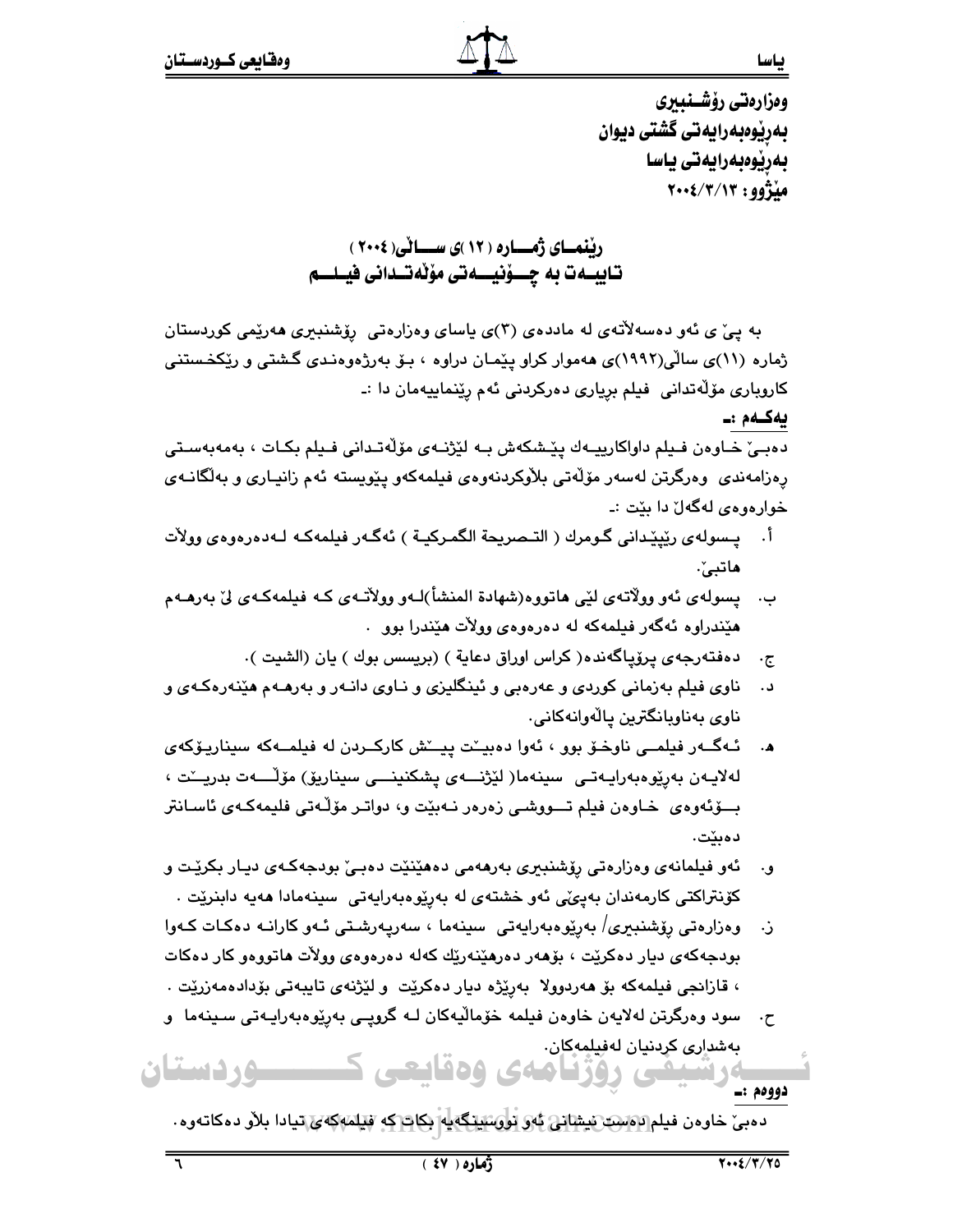#### سـێيەم :ـ

ىاسا

ئـهو فيلمانـهي كـه خاوهنهكـهي داواي بـلأو كردنـهوهيان دهكـات مۆلّەتـدانى دەبـيّ لـهلايـهن لێژنەي مۆلەتدانى فىلم سەير بكرىٰ و، ئەگەر شياوى بلاوكردنەوە نەبوو ، ئەوە لەلايـەن لێژنەكـە برياري راگرتني دهدريّ و دهبێته مولکي وهزارهت .

#### چـوارەم :ـ

ماوەي مۆلەتدانى فيلم بۆ ماوەي ( ٥) يێنج سالْه، لەرۆژى دەرچـوونى مۆلەتەكـەوە، ئەگـەر رەزامەندىش لەسـەر نـویٚ كردنـەوی مۆڵەتـەكـە نـەدرا، دەكـریٰ يـاش (۳ )سـیٰ سـالْ يـشكنين (فحص)*ی* بۆ بکرێتەوە .

#### يينجـەم :\_

مۆلەتىدانى فىيلم بـﻪناوي داواكـار دەبێت ، بـﻪلأم داواكـار نابێتـﻪ خـاوەنى و، نابێتـﻪ ئـﻪوەي کەپەکێکى تر بەريەست بکریّ لە داواکردن بۆ پشکنبن (فحص)کردنى نوسخەپەکى تر لـﻪ ھـﻪمان فيلمي مۆلەتدراو بەمەرجێك داوا نوێيەكە ھەمان رێو شوێنی ياسايی بۆ مۆلەتدان بگرێتەبەر ٠ شەشـەم :\_

رێِگَـه نــادریٚ نوسـخەپەکی نــویٚ لــەفیلمی مۆڵەتــدراو نیــشان بـدریٚ پــێش ئــەوەی دووبــارە بيشكنرێتەوە، ئەگەر نوسخە نوێيەكەش لەلايەن خـاوەن مۆلـەٚت داواكرابـوو ئـەو كاتـە يێويـست ناكات دووباره رەسمى يشكنين (فحص)بدات.

#### حەوتـەم :-

ئـهو فيلمانـهي كهلـهناوخوّ بهرهـهم دههێنـرێن دهكهونـه ژێـر چـاودێرییهوه ، وه نابێـت ئـهم فیلمانه نیشان بـدرێن یـان بفرۆشـرێن یـان رِهوانــهی دهرهوهی وولأت بکـرێن ، پـێش وهرگرتنــی رەزامەندى لێژنەي مۆڵەتدانى فىلم.

## هەشتــەم :ـ

لێڗٝنەي مۆڵەتدانى فىلم دەتوانى، ئەو فىلمـەي كەمۆڵـەتى بلاوكردنـەوەي وەرگرتـووە، ئەگـەر بارو دۆخێکی نۆی هاته پێشەوه، لەنمايش کردن رابگرێت ، دوای ئـهوەی هـۆی راگرتنـهکـه ديـار دەكات..

# نـۆيـەم :ـ

بۆ وەزير ھەيە، لەكاتى يێويست بانگھێشتى لێژنــەي مۆڵەتــدانى فـيلم بكـات بـۆ كۆبونــەوەي بەيەلە.

## دەيسەم :۔

# لهکاتي مۆڵەتدانى فيلم دەبئ جياوازى بكريت لەنێوان :ـ

أ ـ ئەو فيلمانەي نمايش كردنيان بۆ ھەموو لايەك دەبێت .

بـ ـ ئەو فيلمانەي ناكريْت بۆ ئەوانـەي تەمـەنيان لـە ١٨ سـالٌ كـەمترە نمـايش بكـريْن، دەبـيْ خاوەن سينەما لافيتەپەك لە دەرەوي سينەما ھەلّبواسێت و ئەو تێبينيەي لەسەر بنوسێت.

ے دستان ي روزيا صه ي 196 يحيي بازده عدد

۱) فیلمی خۆمالّی کـورّ*دی* لەھـﻪموو رسدوماتێك دەبـوردرێن، تـاوەكو جمـو جـۆلّی سـینەما لەكوردسىتان گەشلەكلە.www.mo1kurd1stan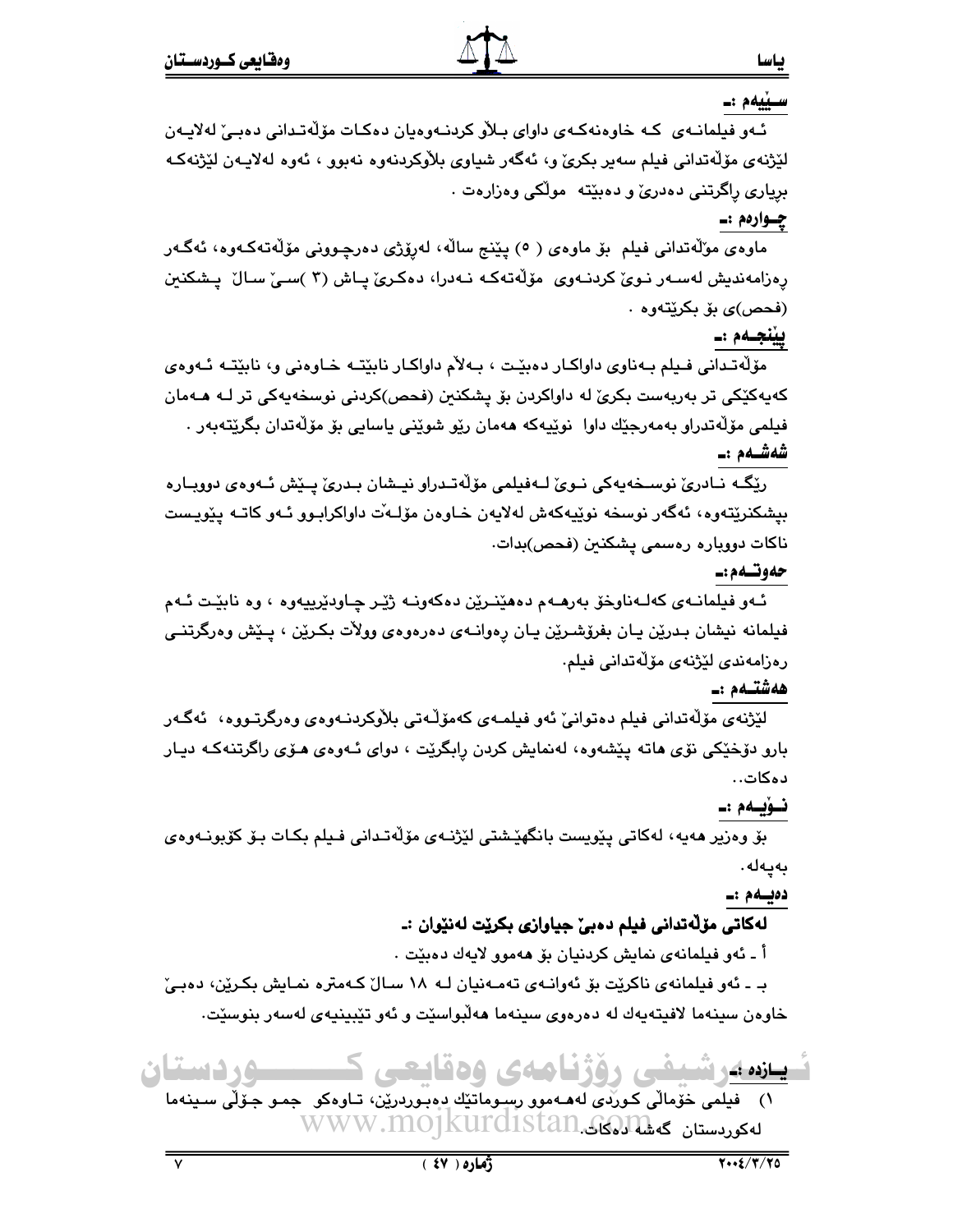٢) فيلمي بياني كەخاوەن سـينەماكان دەپھێـنن بـۆ نمـايش كردنـي (واتـە فيلمـي (٣٥)ملـيم سينهمايي) دەبێت بەيێی دانپشتنی تاپپەت لەنێوان لێژنەی مۆڵەتدان و خاوەن سىپنەماكان بەشێوەپەكى كاتى رسومات ديار بكرێت ، بەمەبەستى يێشخستنى بوارى سينەما لە ھەرێمى كوردستان .

دوازدہ :۔

بِقِ لَيْژْنَهِيَ مَوْلَهُتِدانِي فِيلِم ههيِه موْلُهُتِي ئَهو فِيلِمانِه بِدات كِه لِـهناوخوْ ۖ بِهرهبهم دههينئرين، هەروەھامۆلّـەتى نمايـشكردنى لــه نــاوەوەي ھــەرێمى كوردسـتان و دەرەوەي بـدات، يـان تــەنھا مۆلەتى نمايش كردنى لەنار ھەرێمى كوردستان بدات ٠

سيانزه :۔

لێژنەي مۆلّەتدانى فيلم لەم لايەنانە يێك دێت :ـ ۱ـ بەرێوەبەرايەتى سىنەما بە (۳ )سىٚ كەس . ٢ـ بەشى ياسايى لە دېوانى وەزارەت . ۳ـ نوێنەرى ئاسايشى گشتى ٠

چـوارده :ـ

- ۱) دەبێت ژمارە و بەروارى مۆلّەت و جۆرى فیلم و مۆرى نووسىينگە لەسـەر بـەرگى ھـﻪموو فيلمێك بدرێت ٠
	- ۲) لەسەر نوسخەي فېلمەكە مۆلەتەكە وێنە بگىرێت و لەسەرەوە پېشان بدرێت.

يسازده :۔

داواكاري يشكنيني فـيلم ( فحـص الفلـم )لهلايـهن لێژنـهي مۆلّەتدانـهوه فـيلم رەتدەكرێتـهوه ئەگەر مەرجە ياساييەكانى مۆلەتدانى تێدا نەبێت ٠

شــازده :ــ

سەرۆك وئەندامانى لێژنەي مۆڵەتدانىفيلم بەشىيوەيەكى كـاتى ياداشىتى تايبـەت لـەوەزارەت وەردەگرن .

حەقىدە :\_

- ١) نابێت بەھیچ جۆرێك گۆرانكارى يان زياد كردن يان لابردن بۆفيلمى رێگە يێدراو بكرێت.
- ٢) نابێت ئەو پارچە فيلمە كەلەلايەن لێژنەي مۆڵەتدانەوە لادەبردرێ دووبارە بەكار بێتەوە.
	- ئەو فيلمانەي كە لەنمايشكردن قەدەغە كراون نابێت بەھيچ جۆرێك نيشان بدرێن.  $\mathcal{L}(\mathbf{v})$ 
		- نابيّت له پرو پاگەندەكردن بۆ نمايش كردنى فيلم، ويّنەي رووت بەكار بيّت. ং
- ٥) لَيْژْنەي مۆلەتدانى فيلم بۆي ھەيە سەردانى سىپنەماكان بكات بىۆ چـاودێرى كـردن بـەيێى رِيّنمايهكاني وهزارهت و، لهكاتي سهريِيْچي كردن فيلم له نمايش كردن رابگريّت.

ھـەژدە :ـ

بۆ وەزير ھەيە كۆتايى بەكارى لێژنەي مۆلّەتدانى فيلم بێنێت يـان سـەرۆك و ئەنـدامانى لێژنـﻪ لاببات، ئەگەر بەرژەوەندى گِشتى واى خواســــــــــت ِ ۸. د ستان ی روزنامه ی وه فانگی نغزده عدد انتصاد

ئەو وێنەو تايتلانەي كەلّە ناوەوەو دەرەوەي ھۆلّەكانى سىنەما ھەلدەواسىرين دەبىێ لەلايـەن بەرێوەبەرايەتى سىنەلما لوركراېنMWW.MOJKUrd1Stan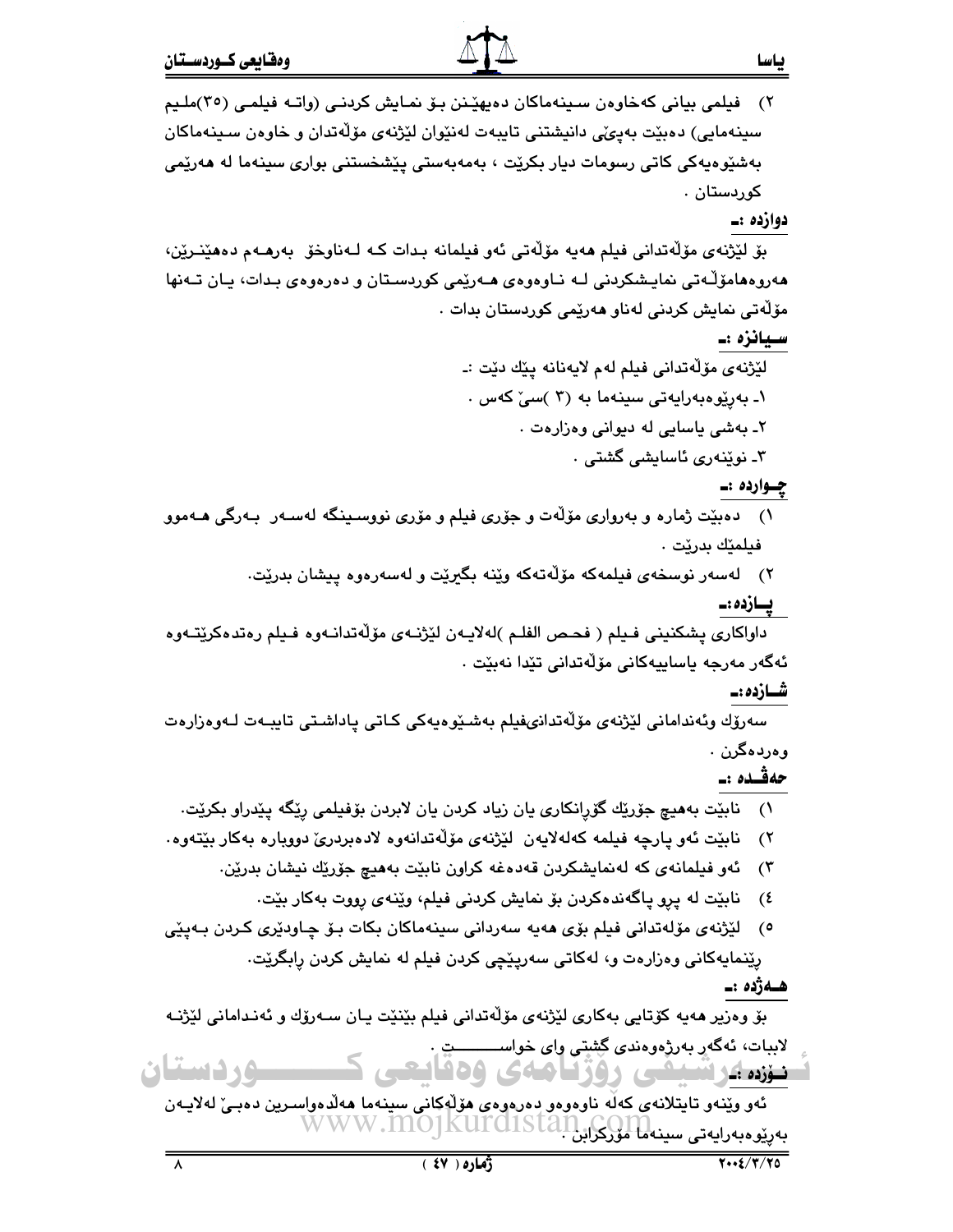#### بیست :\_

ئەو وێنەو تاپتلانەي لەدەرەوەي ھۆلى سىنەماكان ھەلدەواسرێن نابێت بەھىچ جۆرێك لەگەلٚ نمايش كردنى فيلمەكە ناكۆك بن.

#### بيست ويـهك :\_

لەكاتى نمايش كردنى فيلمى مۆلّەتدراو لە سينەماكان تاكو پێنچ سالٚ بەسـەر نمـايش كردنـى تێنەپەرێ، نابێت ئەو فیلمانە لە تەلەفزیونەكانى ھەرێمى كوردستان نیشان بدرێن.

## بيست ودوو :۔

مەر رێنماييەكى ديكە كە لەگەلّ ئەم رێنماييەدا ناكۆك بێت، كارى يىّ ناكرێت .

# بيست وسيٰ :۔

دهزگا بهرپرس و پهپوهنددارهکان له جيٌبهجيٌ کردني ئهم رِپُنماييه بـوٌ بهرژهوهنـدي گـشتي دەبى ھاوكارىمان بكەن .

#### بیست و چوار :۔

ئهم رِپێماييه لهڕۆژى بلاْوكردنەوەي لەرۆژنامەي (وەقايعى كوردستان)دا كارى پيّ دەكرێت.

محمسود محمسد محمسود وەزيـــــــــرى رۆشــنبيــرى

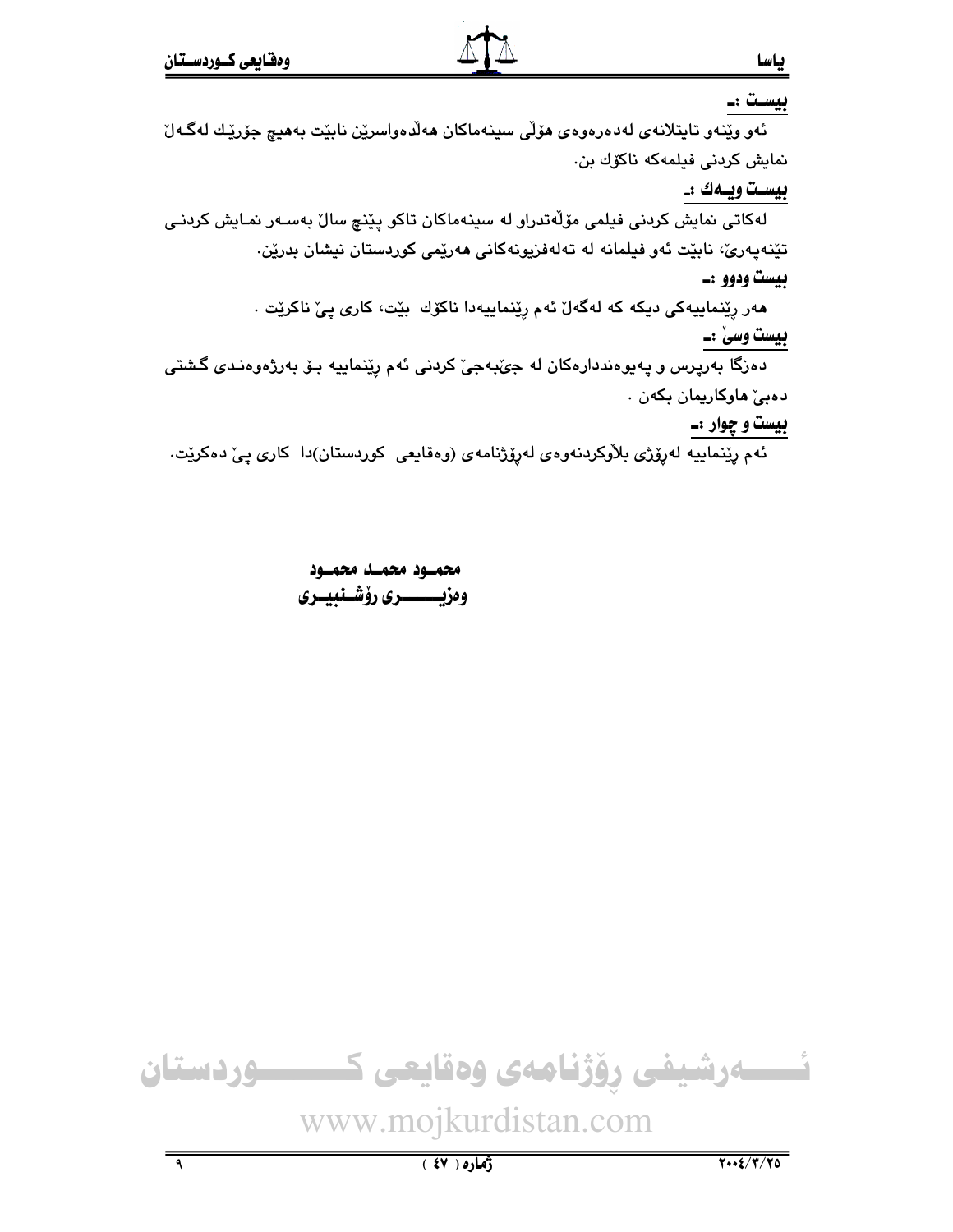ومزارهتي تهندروستي و كاروباري كۆمەلايەتى بهرِيْوەبەرايەتى گشتى پلان دانـان و فيْركردنى تەندروستى هۆبــــه : پــــلان<br>مێـــــژوو : ۲۰۰٤/۱/۱۵

بهيسان رهساره (١)

لــهيٽناو بــهرەو پــێش خــستنى خزمــهتگوزارى تەندروســتى لــه بەندىخانــهكان، بريارمانــدا بەدامەزراندنى يەكەپەكى نوئ بەناوى (پەكەي تەندروستى بەندېخانەكان) لە ھەردوو فەرمانگەي .<br>تەندروستى ھەولێر و دھۆك لە رێِكەوتى دەرچوونى ئەم بەيانە

د. جـهمــال عهبـدولحهميـد وهزیــری تـهندروستی و کـاروبـاری کوْمه لایه تی

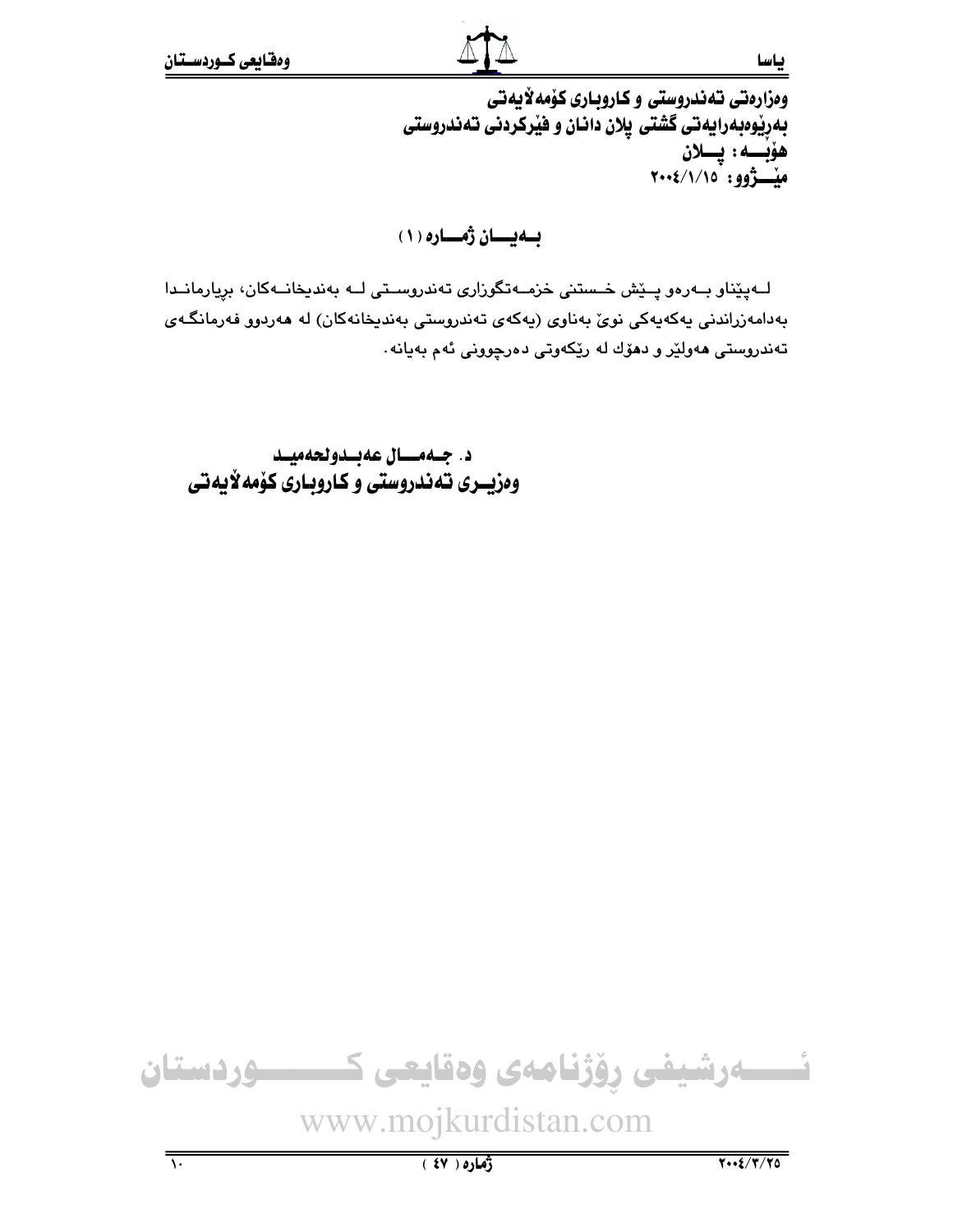وهزارهتي كشتوكال و ئـاودێري بەرێوەبەرايەتى گشتى ديوان بهرپیوهبهرایهتی کارگیری و خویهتی رنكەوت/٢/٢/٢-٢٠٠٤

بــەيــان ژەـــارە ( ٤ )

یالیشت به برگه/۲ له ماده/۲ له یاسای ژماره/۵۰ ی سالّی/۲۰۰۰ (یاسای یهکهم هـهموارکردنی یاسای وهزارهتمان ژماره/۱۰ی سالی/۱۹۹۲ بریارماندا به:

- ۱) کردنهوهی (بهږێوهبهرایهتی بهنداو و کۆگا ئاویهکان) له بهڕێوهبهرایهتی گشتی ئاودێری و سەرچاۋەكانى ئاق
	- ۲) کردنهوهی (بهشی ئامیرکاری و وهرشهکان) له بهریوهبهرایهتی ئاودیری پاریزگاکان.
		- ٣) ئەو بەيانە لە رۆژى دەرچوونى جێبەجىٚ دەكرێت.

حەيىدەر شىيغ عىەلىي وەزىرى كشتوكالْ و ئـاودىرى بـەوەكـالەت

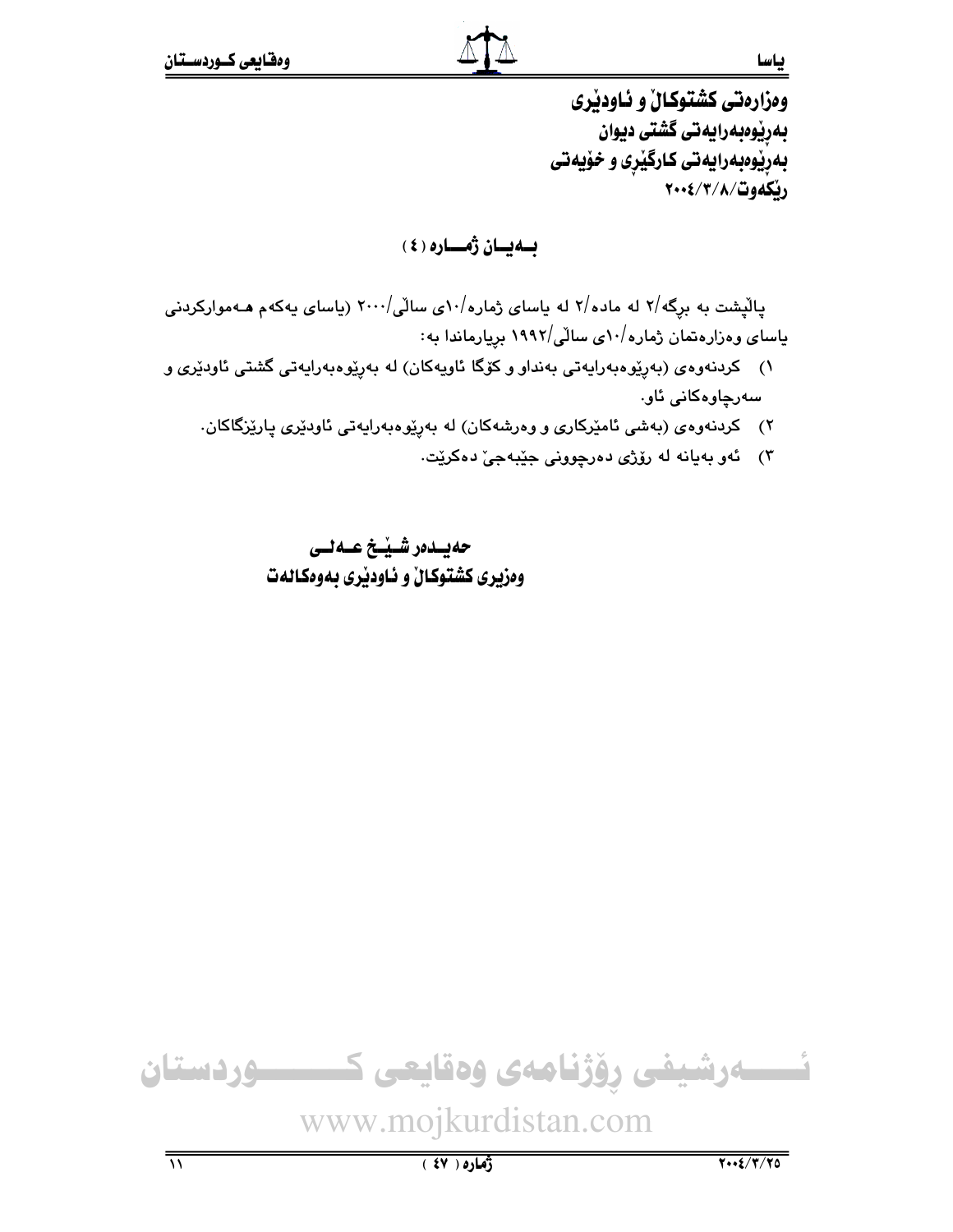تسم الله الرحمن الرحيم باسم الشعب المجلس الوطني لكوردستان – العراق رفق الإصدار: ٢٤ تاريخ الإصدار: ٢٠٠٤/٢/٠٠٤

استناداً لحكم الفقرة (١) من المادة (٥٦)والمادة (٥٣)من القانون رقم (١) لسنة ١٩٩٢المعدل، وبناءا على ما عرضه العدد القـانوني مـن أعـضاء المجلـس الـوطني، ومـا شـرعه المجلـس الـوطني لكوردستان— العراق بجلسته المرقمـة (٤٠)والمنعقـدة بتـاريخ ٢٠٠٤/٢/٥كوللـصلاحية المخولـة لنـا بموجب الفقرة(٣) من المادة الثانية من القانون رقم (١٠)لسنة ١٩٩٧قررنا إصدار القانون الآتي:

> قانسون رقسم ( ٢٤ ) لسنة ٢٠٠٤ فانــون ســربـان نفـاذ فـانـون الأحوال الشخصية رفـّم ( ١٨٨ ) لسنـة ١١٩٥٩للعدل فـي افليـم كـوردسـتـان ــ العـــراق

> > المسادة الأولى :

يعتبر نفاذ قانون الأحوال الشخصية رقم (١٨٨)لسنة ١٩٥٩ المعدل سـارياً في اقلـيم كوردسـتان ــــ العراق.

المادة الثنانسة : يعتبر القانون المذكور في المادة الأولى بمثابة القانون الخاص باقليم كوردستان—العراق في حالة نفاذ قرار مجلس الحكم رقم (١٣٧) الـصادر في٢٩ / ١٢ /٢٠٠٣ أو أي قـرار أو قـانون يـؤدي الى إلغائـه صراحة أو ضمنا.

> المادة الثَّالثُّة : على مجلس وزراء اقليم كوردستان العراق والجهات ذات العلاقة تنفيذ هذا القانون.

المادة الرابعة : يعتبر هذا القانون نافذا اعتبارا من تاريخ صدوره وينشرفي الجريدة الرسمية (وقائع كوردستان).

د .روژ نوري شاويس رئيس الجلس الوطني لكـوردسـتان – العــراق



www.mojkurdistan.com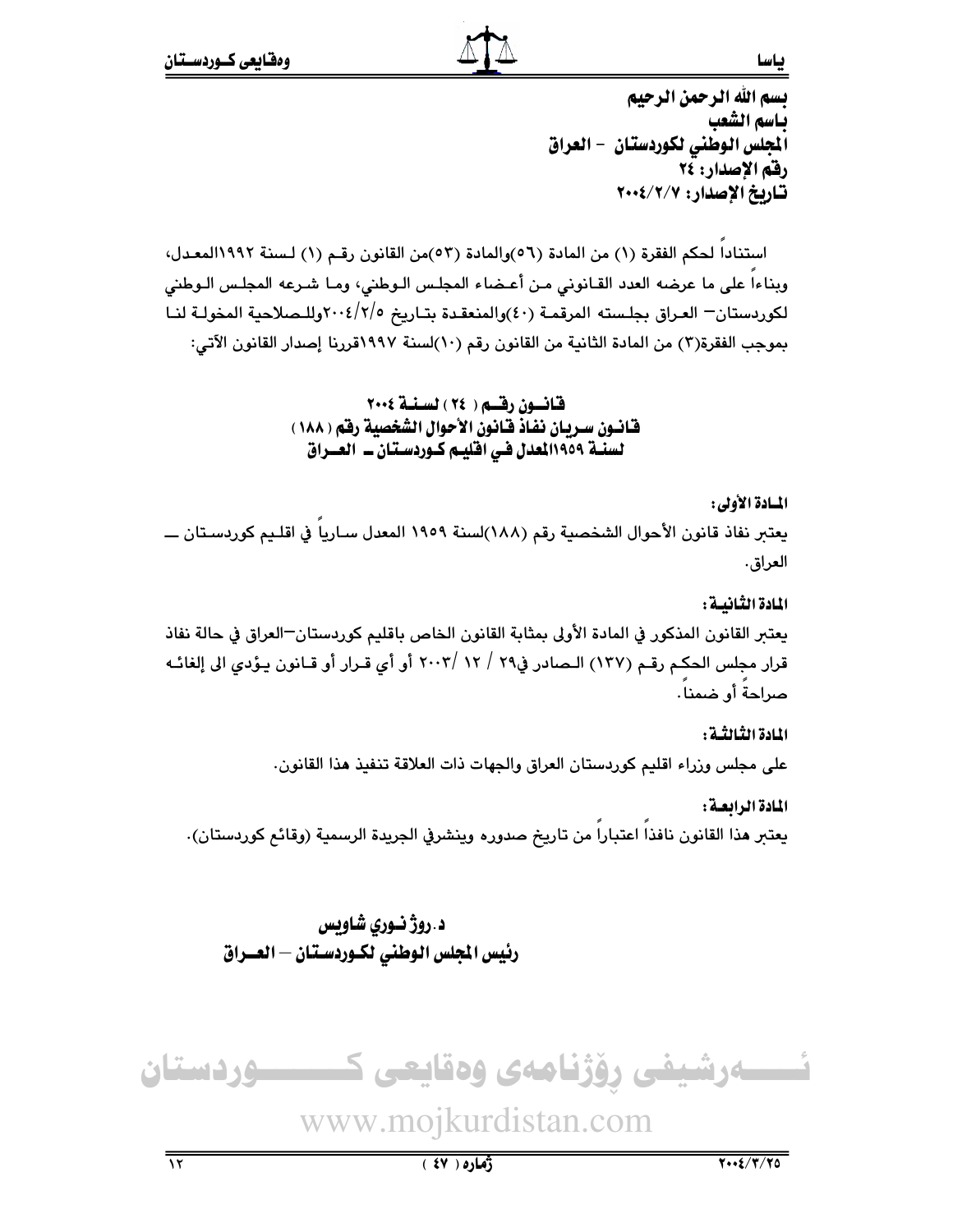#### الأسيباب الموحيسة

حيث أن قانون الأحوال الشخصية رقم (١٨٨) لسنة ١٩٥٩ يعتبر مكسباً مهماً لشعب العراق بعد أن وفق بين الأحكام الشرعية والقوانين الوضـعية وآراء الفقهـاء الأكثـر أنـسجاماً وتماشـياً مـع روح العصر لضمان استقرار حياة العائلة وحقوق الفرد من خلال توحيد مصادر القضاء بإيجاد تـشريع موحد فى أحكام الأحوال الشخصية لإقامة بناء عائلـة مستقرة الأوضـاع ضـامنةُ الحقـوق الـشرعية للمرأة التى تعتبر نصف المجتمع والأولاد وهم جميعاً عماد المجتمع ولبنــات بنائــه وصــولاً لتحقيـق العدالة والتوازن والاستقرار الاجتماعي ولما كان المجلس الوطني لكوردستان العراق قد أغنى قانون الأحوال الشخصية من خلال إضافات تشريعية خاصة باقليم كوردستان نالت الأستحسان من شتى قطاعات المجتمع الكوردستاني وشرائحه في حينه وإن العمل بقرار مجلس الحكم المشار اليـه يعـني إلغاءًا للأحكام المضافة وتـشكل خطـوة الى الـوراء لم ولـن تلـق القبـول العـام ويمـا أن القـرار رقـم (١٣٧) الصادر في ١٢/٢٩ /٢٠٠٣ سيؤدي في حالة نفاذه الى تعدد وتشتت مصدر الأحكام والى تبديد الثروة الكبيرة لأحكام القضاء والسوابق القضائية الشرعية المتراكمة منذ عقود عدة لذا فلقد شرع هذا القانون.

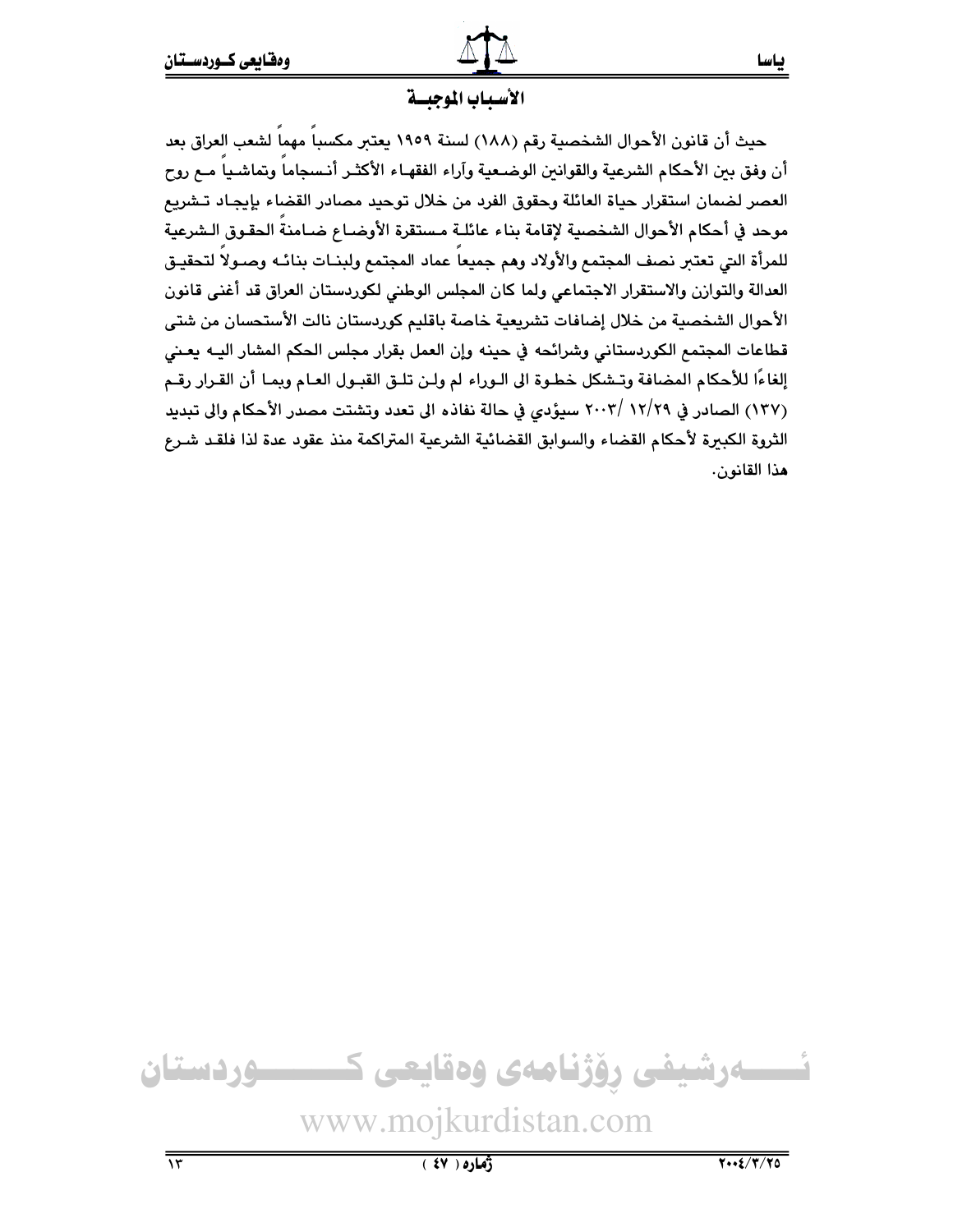يسم الله الرحمن الرحيم باسم الشعب المجلس الوطني لكوردستان – العراق رفقم القرار:٤٤ تاريخ القرار: ٢٠٠٤/٣/٤

" فسواد "

استناداً لأحكام القرار(٢٤) الصادر عن المجلس الوطني لكوردستان— العراق في ٢٠٠٢/١١/٦، قرر المجلس بجلسته المرقمة (٤١) (الدورة الانتقالية) في ٢٠٠٤/٣/٤ مايلي: أولاً : منح الثقة للمدرجة أسماءهم أدناه لإشغال المناصب المبينة إزاء كل منهم: ١) نەوشىروان فؤاد معروف مەسىتى وزيراً لشؤون الپيشمەرگە−إدارة السليمانية ٢) د أحمد محمد مصطفى گەزنەيى وزيراً للأوقاف والشؤون الإسلامية=إدارة السليمانية ثانياً : ينفذ هذا القرار اعتباراً من تاريخ صدوره وينشر في جريدة (وقائع كوردستان).

د .روژ نوری شاویس رئيس المجلس الوطني لكـوردسـتان – العــراق

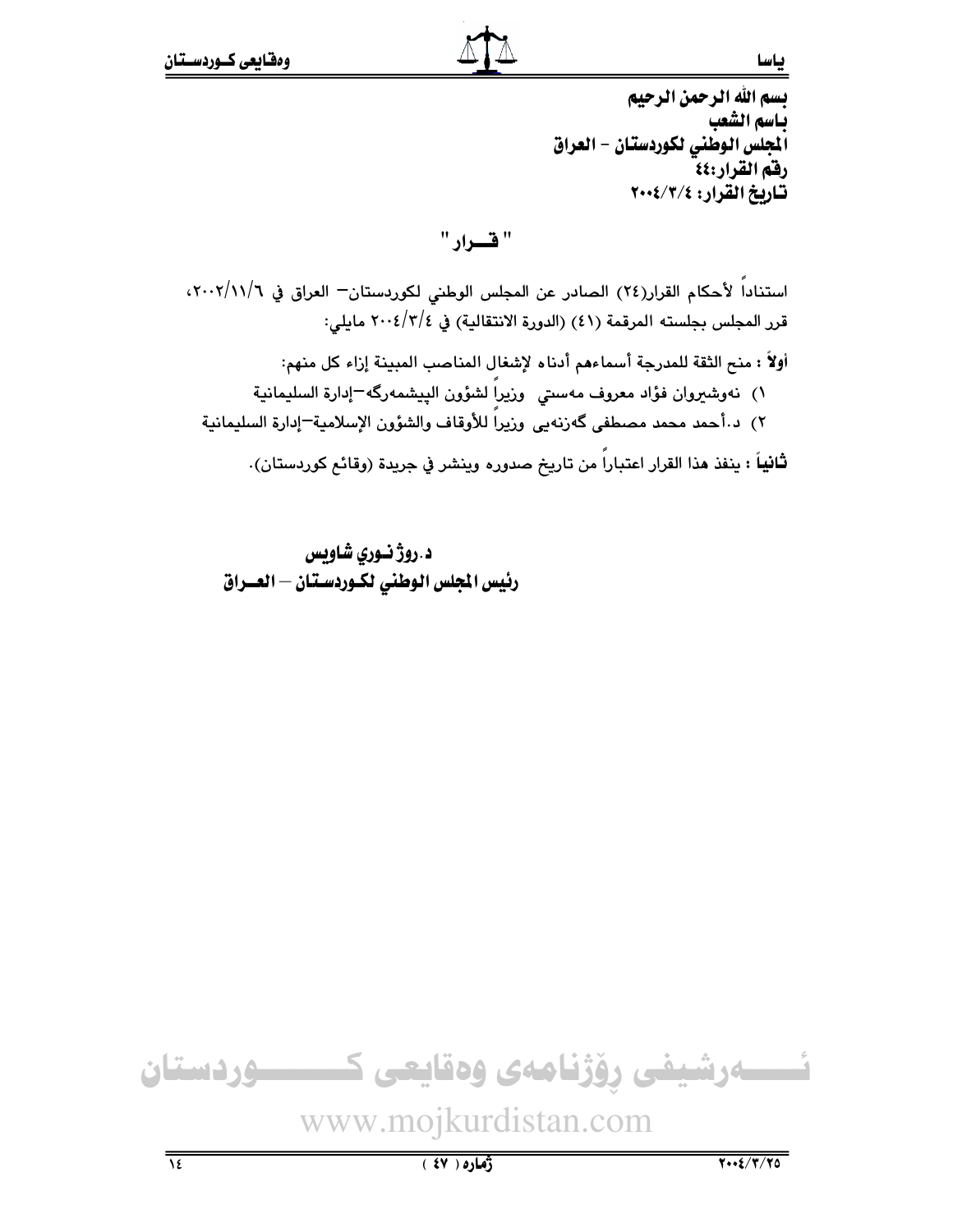يسم الله الرحمن الرحيم ياسم الشعب الجلس الوطني لكوردستان — العراق رفق القرار: ٤٥ تاريخ القرار: ٢٠٠٤/٣/٤

" قسوار "

استناداً إلى حكم المـادة(٤٤)مـن القـانون رقـم(١)لـسنة ١٩٩٢المعـدل والمـادة(١٢)مـن النظـام الداخلي للمجلس الوطني لكوردستان—العراق رقم(١)لسنة ١٩٩٢المعدل، وبناءً على طلبي المكتب الــسياسي لحــزب الاتحــاد الــوطني الكوردســتاني المــرقمين (٨٤٢)في ٢٠٠٢/١٢/٣١و(٢٠٧)في ٢٠٠٤/٢/١٤ متباره صاحب القائمة الانتخابية (الخضراء)، قرر المجلس الوطني لكوردستان العراق بجلسته المنعقدة بتاريخ ٢/٢/٤<٢٠٠مايلي:

- أولاً : قبول عضوية كل من المرشحين السيد (عبدالله عمر بابكر)و الـسيد (حـسن عبـدالكريم زمـان برزنجي) في المجلس الوطني لكوردستان العراق.
- ثَانِيــاً : لأداء المرشــحين في القائمــة الانتخابيــة أعــلاه الـيمين القانونيــة في ٢/٤/٢/٤ عليــه تكـون عضويتهما في المجلس الوطني لكوردستان العراق نافذة اعتباراً من ١٢/٤/٢٠٤.

**ثالثاً :** على رئاسة المجلس تنفيذ القرار.

رابِعــاً : يكــون هــذا القــرار نافــذاً اعتبــارا مــن تــاريخ إقــراره في ٢٠٠٤/٣/٤ وينــشر في الجريــدة الرسمية(وقائم كوردستان).

د.روژنسوری شاویس رئيس المجلس الوطني لكـوردسـتان – العــراق